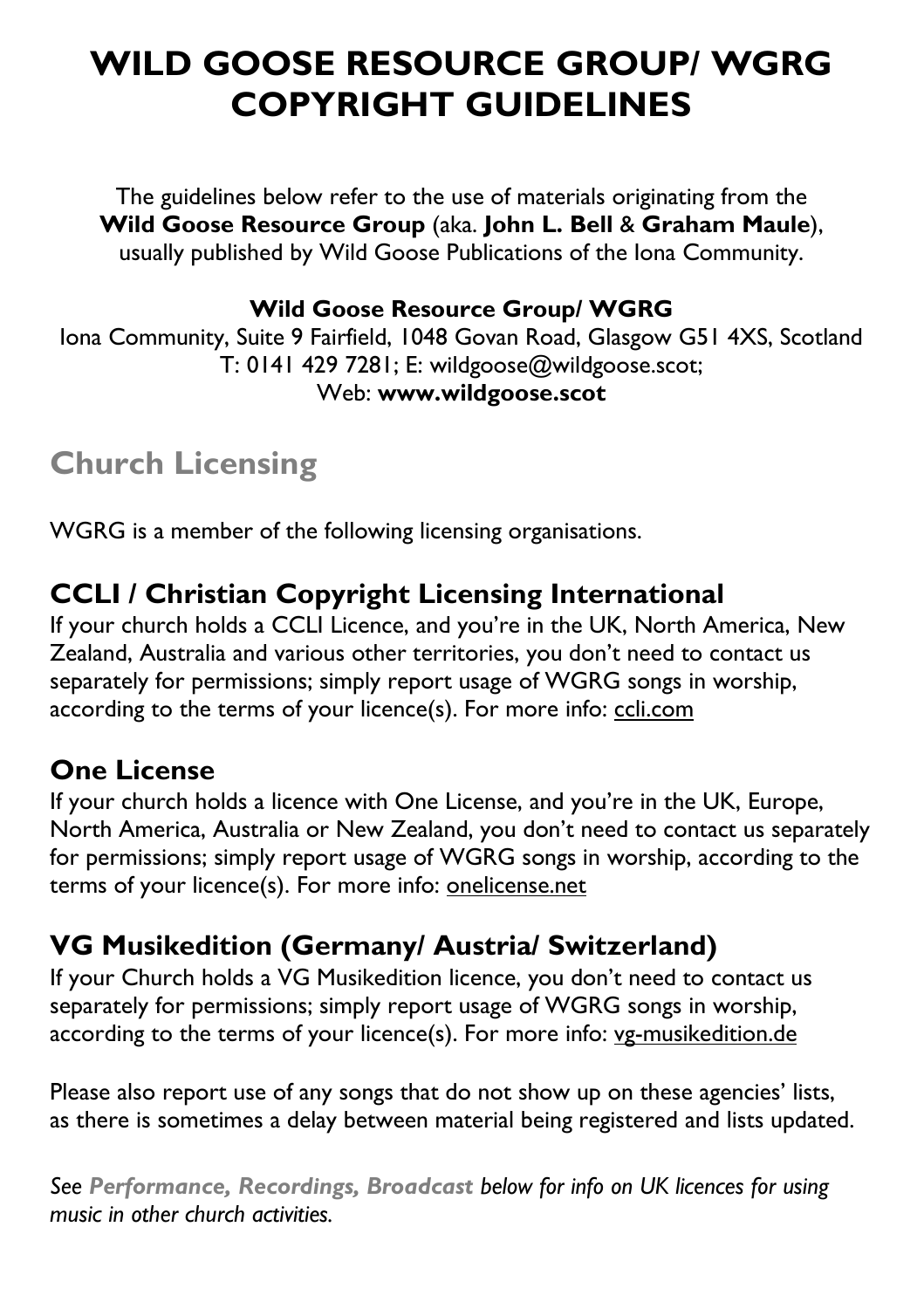## **Local Church use without a Licence (UK)**

#### **(a) Reproduction of words only (non-commercial)**

Words only of songs, prayers, and liturgical material to be projected or reprinted in orders of service, supplementary worship books, church magazines, education resources, for school assemblies, conferences, etc.

Permission is granted, on condition that the following copyright acknowledgement is clearly shown:

*copyright © WGRG, Iona Community, Glasgow, Scotland. www.wildgoose.scot. Reproduced by permission.* 

Please insert year of copyright if known.

When over 100 words only copies are made, where funds permit, you may wish to consider a donation.

#### **(b) Reproduction of music (non-commercial)**

Music copies for use in worship, at conferences, events, in supplementary hymn books and for use by musicians, etc.

Permission is granted, on condition that the following copyright acknowledgement is clearly shown:

*copyright © WGRG, Iona Community, Glasgow, Scotland. www.wildgoose.scot. Reproduced by permission.* 

Please insert year of copyright if known.

Where funds permit, you may wish to consider a donation. Suggested amounts per copy of a SONG: £1.00 or a CHANT/SHORT SONG: 50p

#### **(c) Scripts**

For dramatic scripts, where multiple copies are made, the suggested donation is 50p per copy.

#### **HOW TO DONATE**

Online donations may be made here: www.wildgoose.scot/Donations. Please send cheques payable to 'The Iona Community (WGRG)' to the Glasgow address on page one.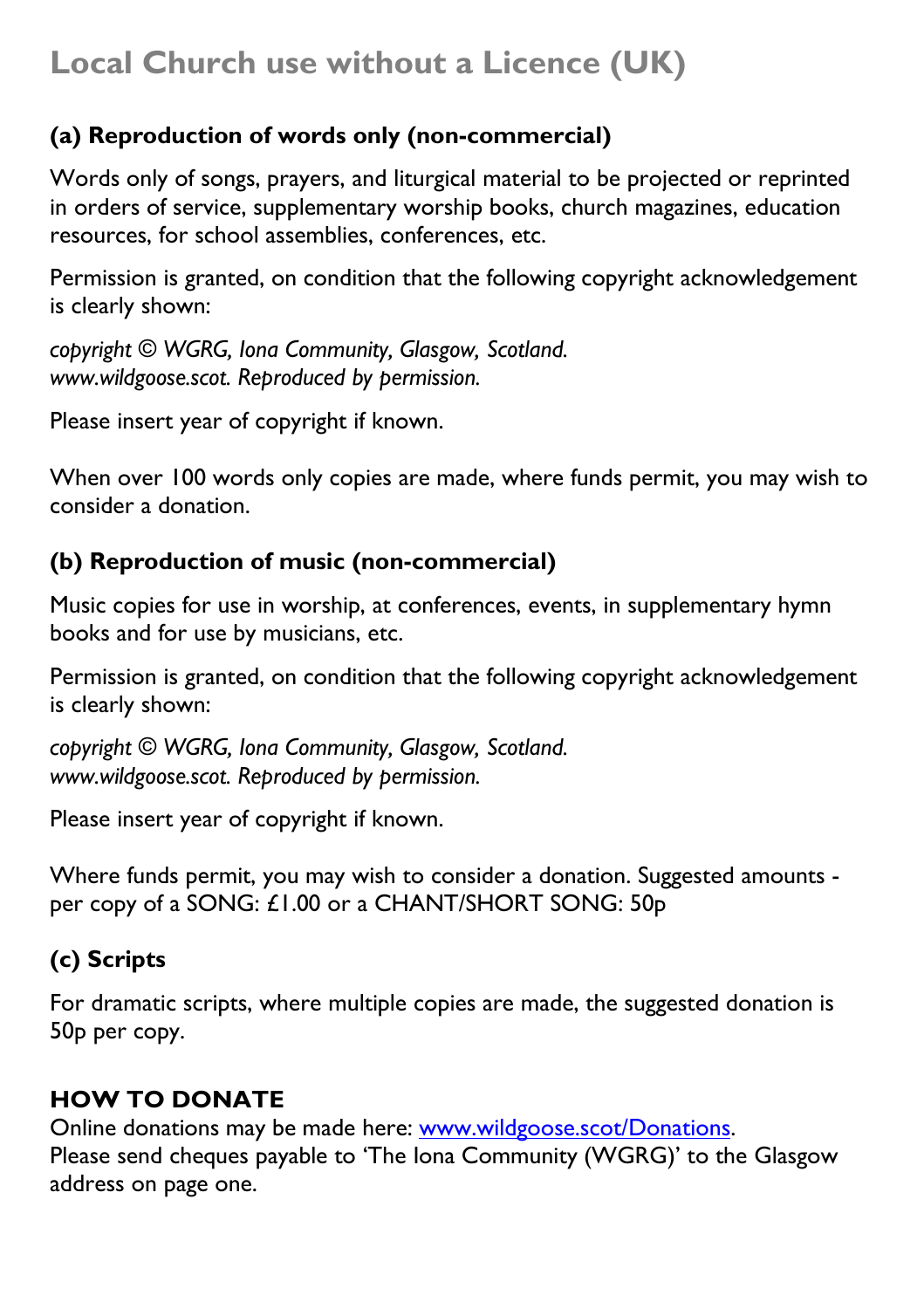## **Permissions for Other Territories**

For both non-commercial and commercial permissions, contact the following:

#### **USA & Canada**

GIA Publications, 7404 South Mason Avenue, Chicago, Illinois 60638, USA. tel: (800) GIA-1358(442-1358), (708) 496-3800 web: www.giamusic.com GIA can give permission for both WGRG songs and WGRG liturgical texts.

#### **Australia & New Zealand**

Willow Publishing Pty Ltd, PO Box 1061, Dee Why NSW 2099, AUSTRALIA. tel: 02 9948 3957 web: www.willowpublishing.com.au

Willow can give permission for WGRG songs. However, for WGRG text material (liturgies, scripts etc.), please contact WGRG at the address on page one.

#### **Europe & Asia**

Some WGRG titles, individual songs & texts, or collections that include WGRG works, are also published in translation in the following territories:

| Denmark                         | <b>Finland</b> | France          | Japan |
|---------------------------------|----------------|-----------------|-------|
| Germany / Austria / Switzerland |                | The Netherlands |       |
| Norway                          | Spain          | Sweden          |       |

In most cases in the above countries you should contact the local publisher.

In some cases, for WGRG songs & liturgical works contained in other publishers' books - for example, songs from the *God Comes Tomorrow* collection, GIA Publications, USA -, although WGRG retains the copyright to the words and music, the publisher owns the 'form' of the music (e.g. the typesetting) so no copies can be made of songs from such collections without permission from the publisher.

## **Performance, Recordings, Broadcast**

WGRG is a member of **PRS for Music** (Performing Right Society Ltd.), who handle performance rights on our behalf.

**PRS** represents songwriters, composers and music publishers for use of musical compositions and lyrics, and licenses live and recorded music for broadcast on radio and TV, streamed online or downloaded, and performed or played in public.

WGRG is a member of **MCPS** (Mechanical-Copyright Protection Society Ltd.), who handle mechanical rights on our behalf.

**MCPS** collects royalties for works that are reproduced on a CD, DVD or LP, or recorded and used in TV or radio, or online.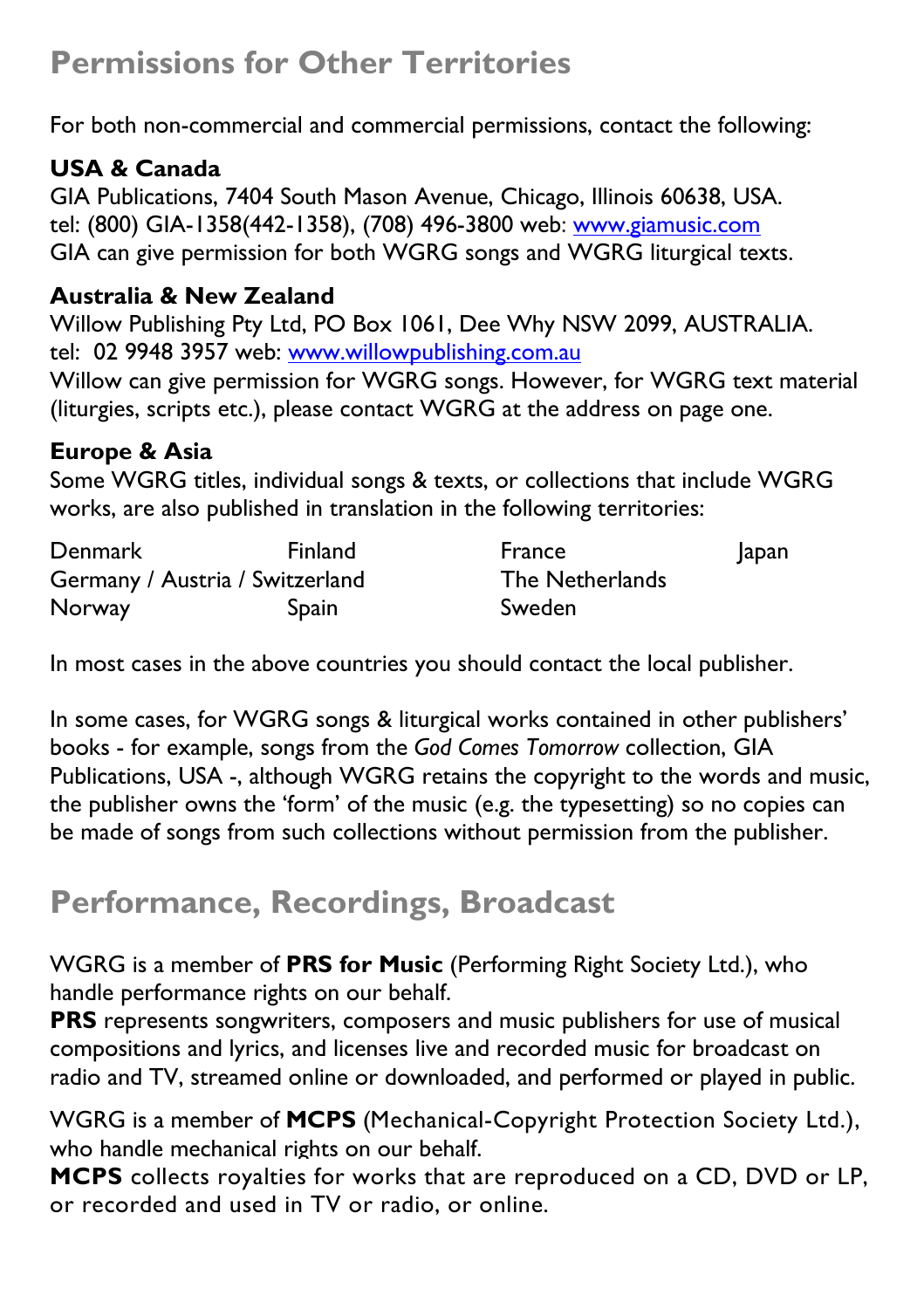**PRS** services both societies, is jointly owned by them, and has representation agreements with a worldwide society network. For more info on **PRS/MCPS**: prsformusic.com

WGRG is a member of **PPL** (Phonographic Performance Ltd.), who represent recording rightsholders and performers for the use of their recordings and performances when they are broadcast on radio, TV and online.

**PPL** has agreements with collective management organisations (CMOs) around the world.

For more info on **PPL**: ppluk.com

**PRS for Music and PPL, at their discretion, do not make a charge for music played or performed during 'Acts of Divine Worship' (regular church worship services) where no charge is made for admission.** 

**PRS for Music and PPL** Church licences are available from **CCLI** to cover live music performances at concerts or during social events, and the playing of music recordings in activities on church premises in the UK.

# **Online Worship**

Please see separate *Streaming Guidelines*.

# **'Freedom Is Coming'/ Peace of Music material**

WGRG - on behalf of Wild Goose Publications - no longer administers copyright in the UK and Ireland for South African songs in the 'Freedom is Coming' collection, arranged and translated by Anders Nyberg of Peace of Music (formerly Utryck).

Sovereign Music UK now handles World rights (excluding USA, Canada and Sweden), effective 1st July 2021.

The copyright acknowledgement for the song "Siyahamba – We Are Marching", previously *© 1990 Wild Goose Publications*, has changed to:

*"We are Marching in the light of God" "(Siyahamba)" Music adaptation and arrangement & English lyric adaptation by Anders Nyberg Copyright © 1990 Peace of Music Publishing, administered for the World (excl. USA, Canada and Sweden) by Sovereign Music UK sovereignmusic@aol.com*